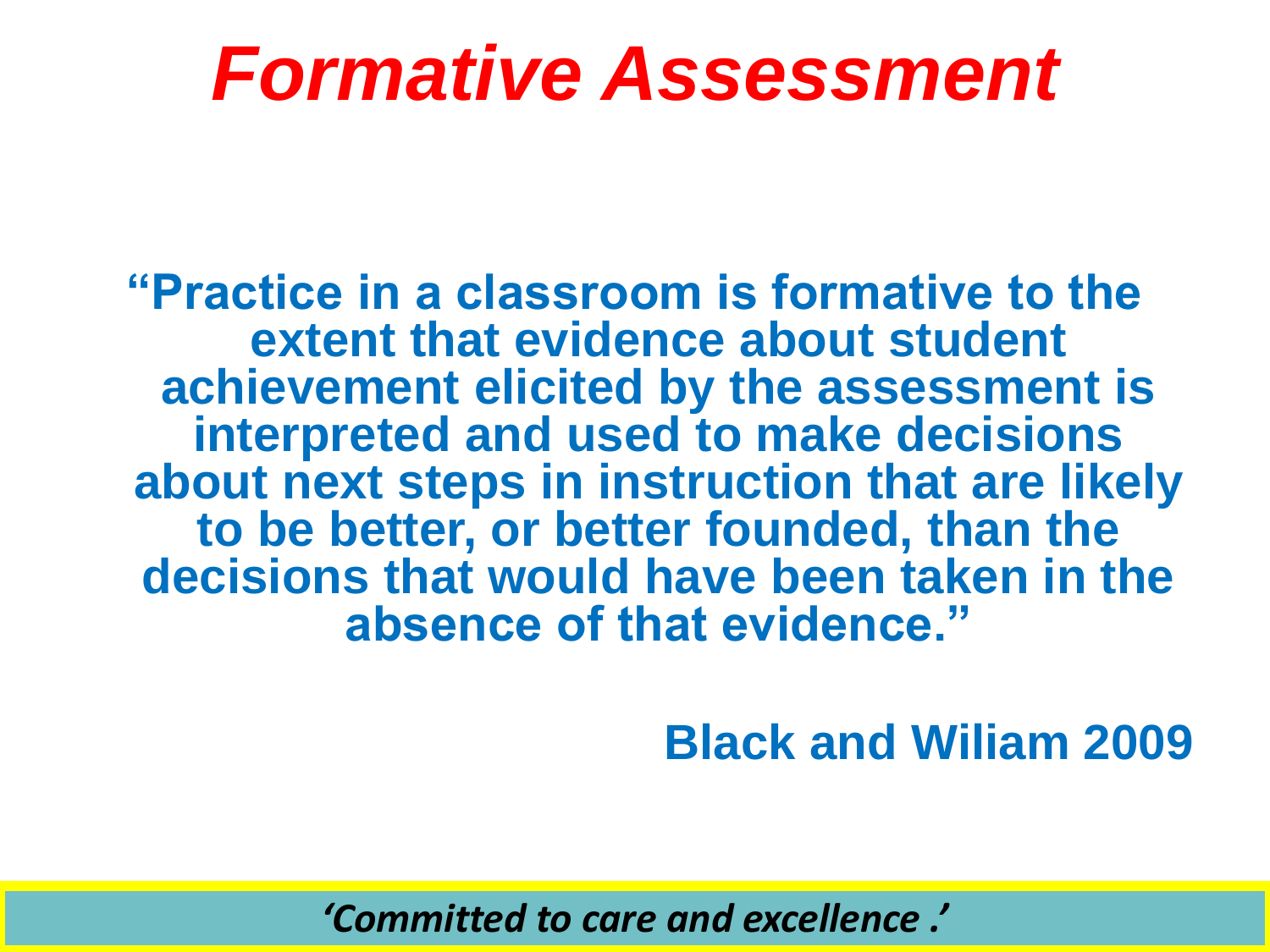### Feedback

- Information given to student about current performance • Information that compares current performance to desired performance • Much rarer is information that • Data • Thermostat
- can be used by learners to improve **Feedback**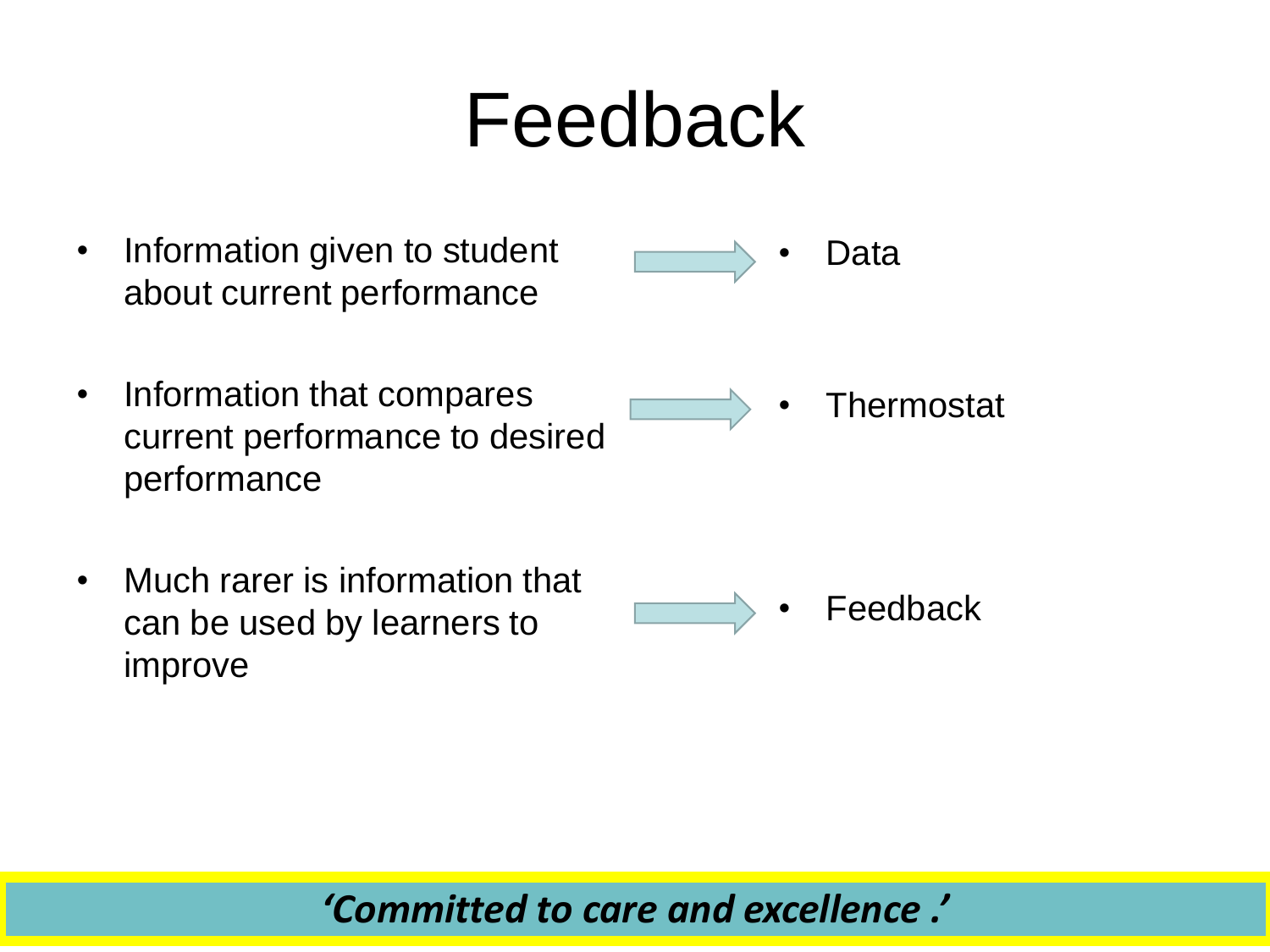#### Key Points on Feedback through marking.



- A numerical mark does not tell pupils how to improve their work.
- Be aware that giving marks can have a negative effect.
- When marks are given with comments pupils tend to ignore the comments.
- It is the nature rather than the amount that is important.
- Comments need to identify what has been done well and what needs improved and should give guidance on how to improve.
- Opportunities for pupils to follow up on the comments are crucial and should be planned as part of the learning process.
- Effective feedback causes thinking to take place.
- Collaboration between teachers to share examples of effective comments is very important. Build capacity together.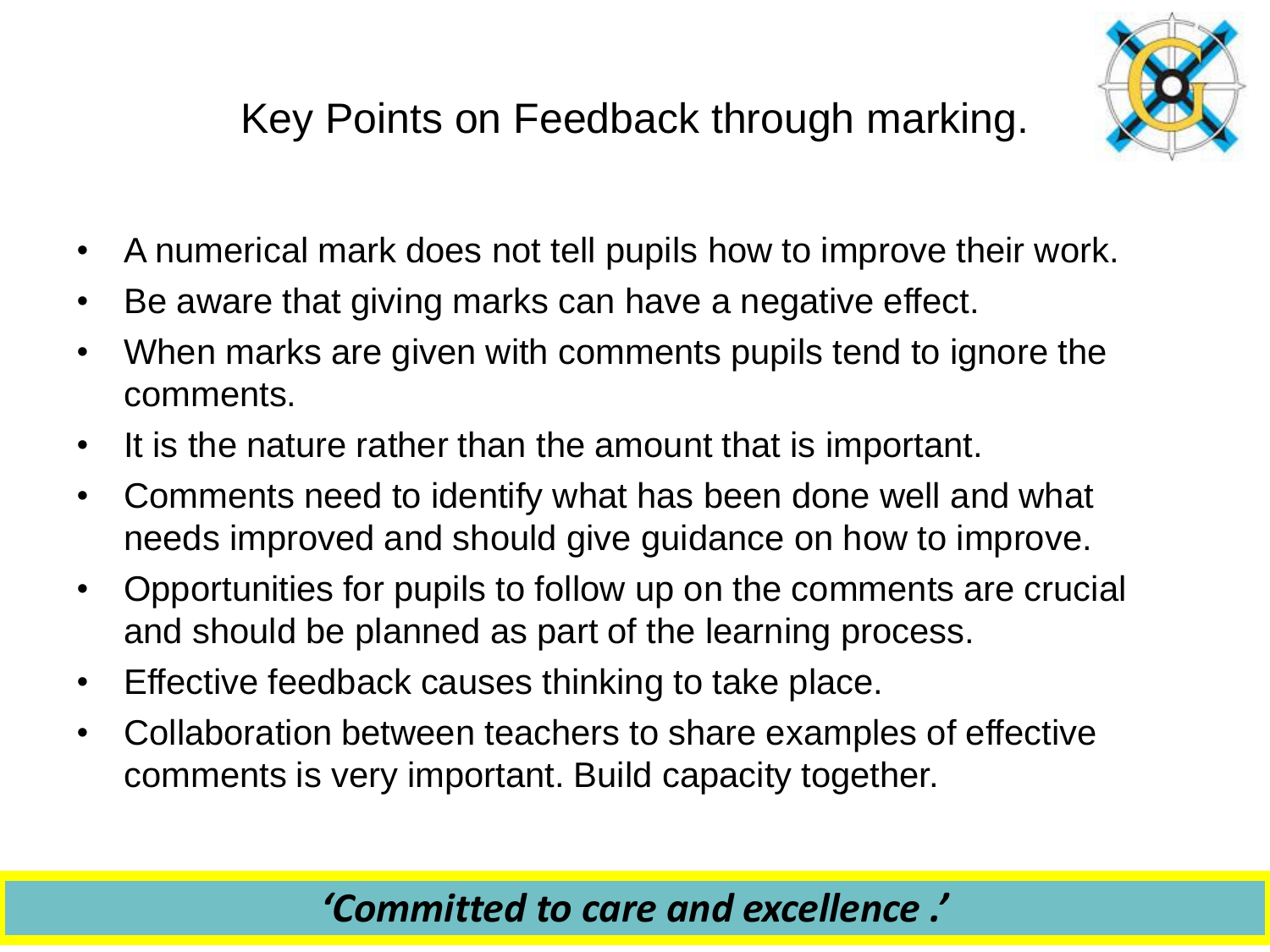### [Making Feedback Count: "Close the Gap" |](http://headguruteacher.com/2012/11/10/mak-feedback-count-close-the-gap/)  headguruteacher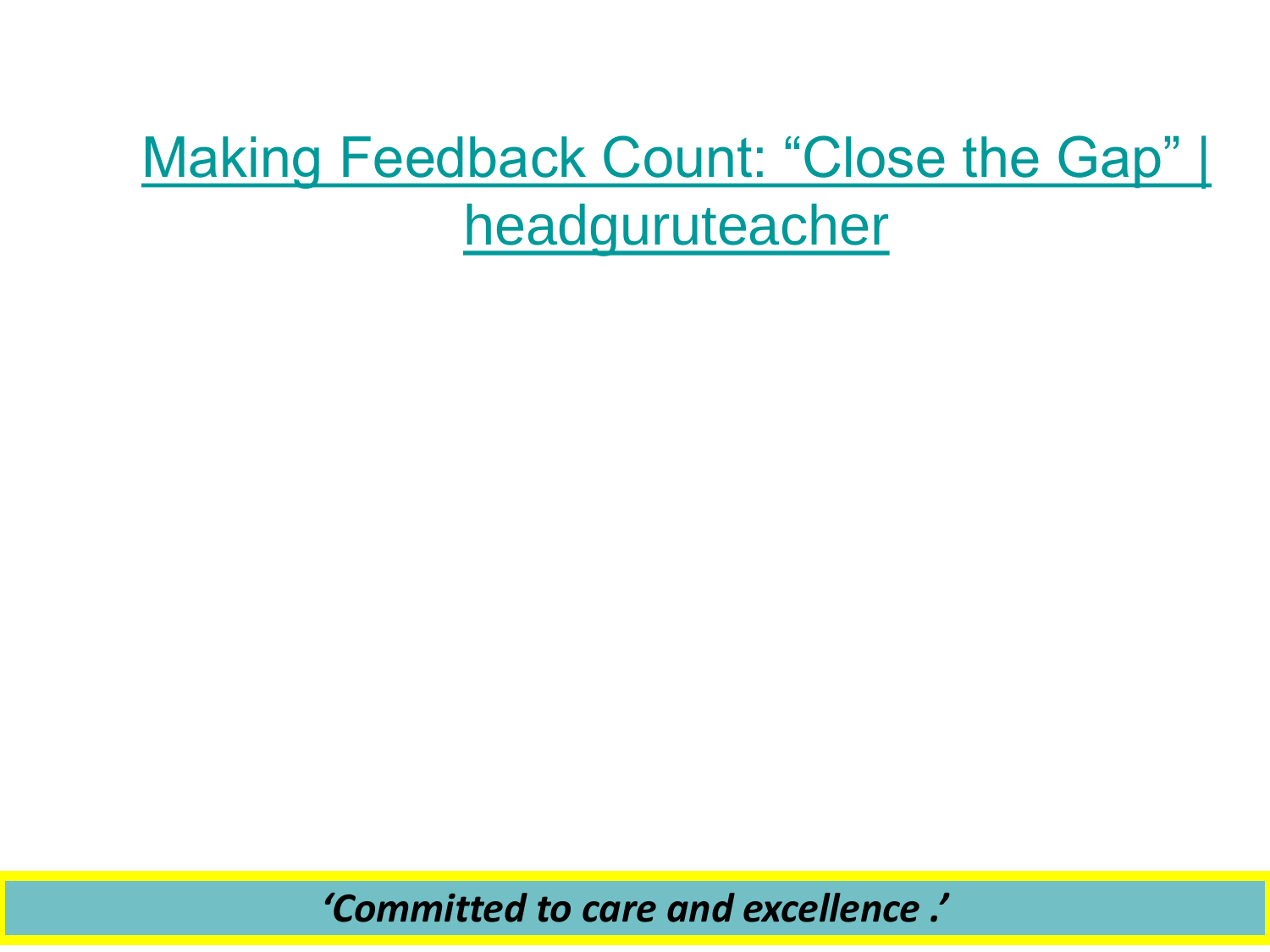# Maths example – a n other school

- Breakdown of each question to each unit.
- Analysis of units compare mark to score.
- Key to this was learning conversation between pupil and teacher. This was also shared with home.
- Pupil feedback to key questions what could you do to improve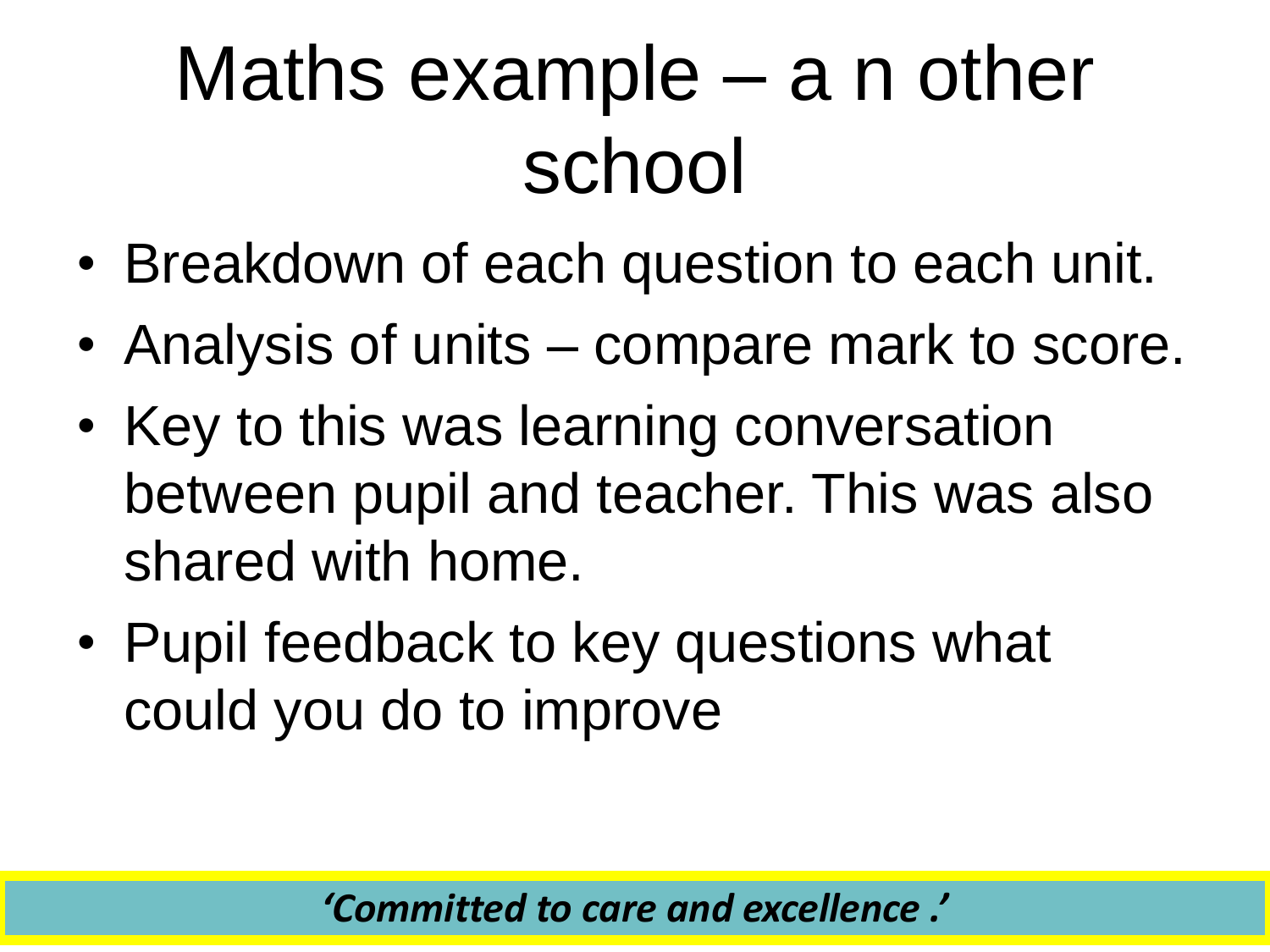## **Science**

- Pupil write down score and then traffic light each area.
- Pupil comment / teacher comment / parent comment
- Leads to pupil teacher conversation
- Area that pupil needs to work on becomes clear.
- Starter questions SQA question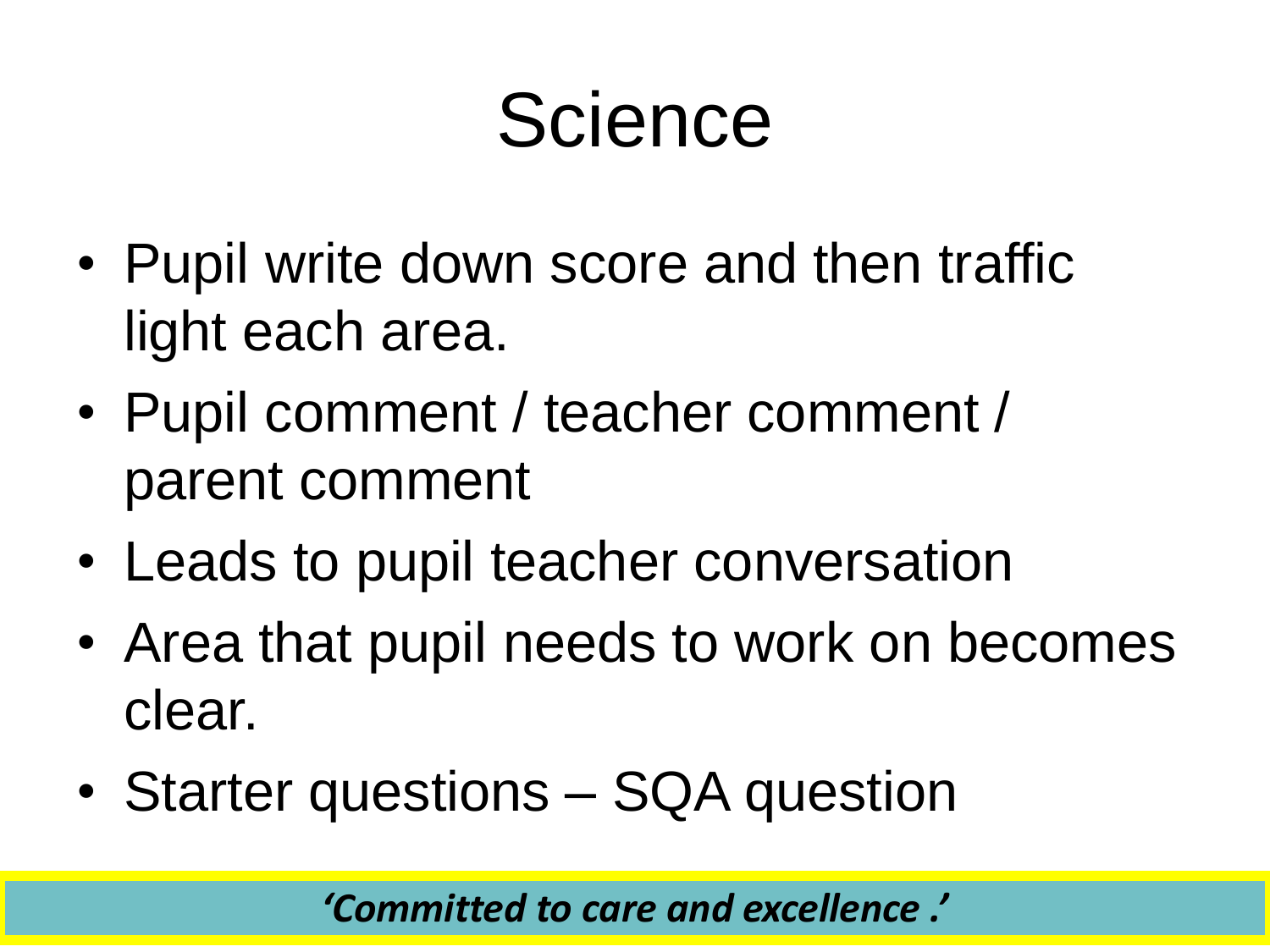## Expressive Arts

- Focus on learner conversations crucial. Continually giving individual feedback.
- Pupils clear purpose of prelim is to improve.
- Pupils writing question to understand is helpful. Pupils get used to language.
- Rewrite answer after with access to notes and teacher feedback. (skills related rather than content)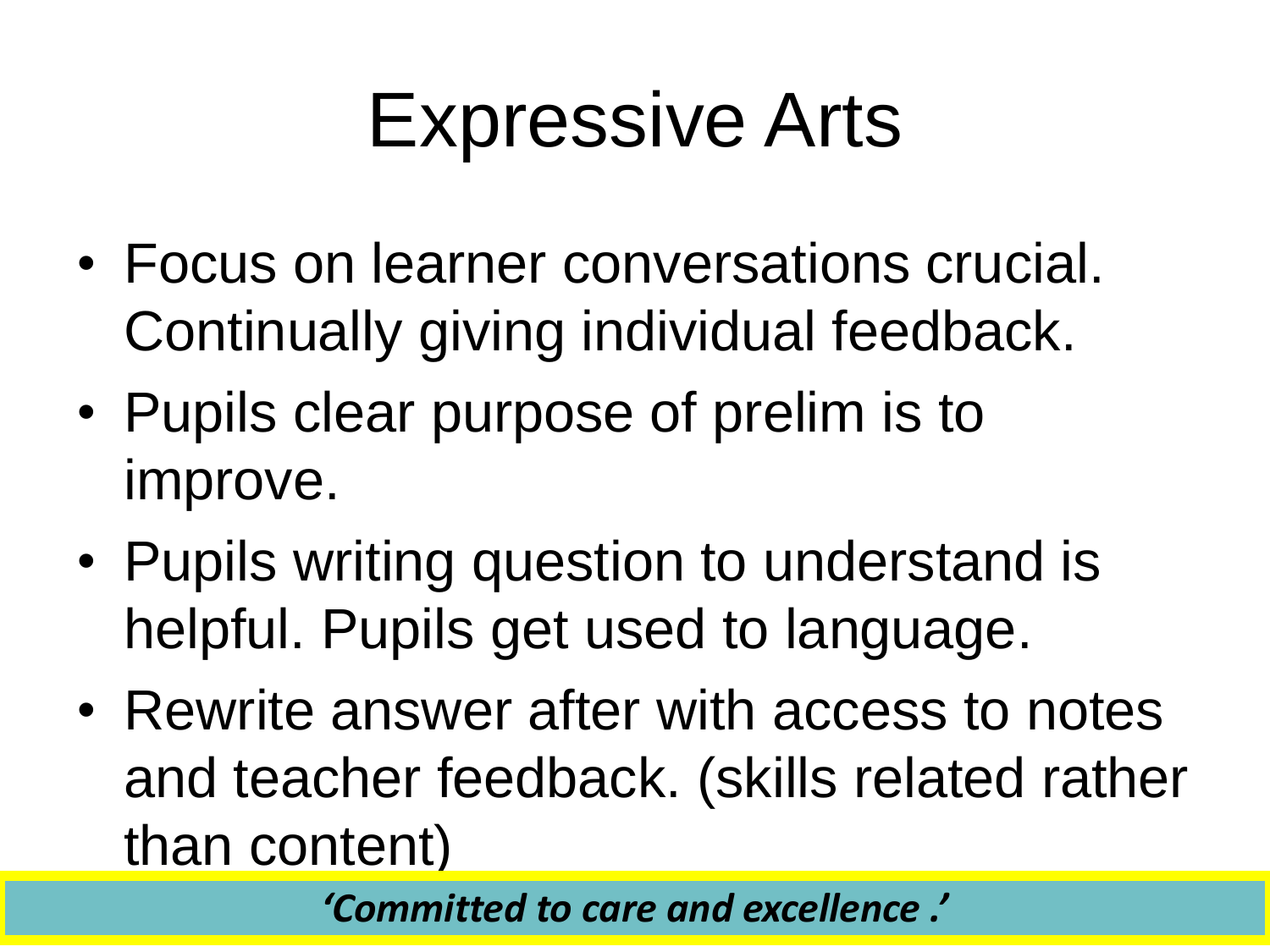# English

- Pupil grid (to identify where they have lost marks) for each question. Can identify the area where they need to improve.
- Set up to 3 key targets with strategies.
- Critical Essay Pupil grid they tick yes / no – focus on exam technique and skills.
- Targets and strategies created from this.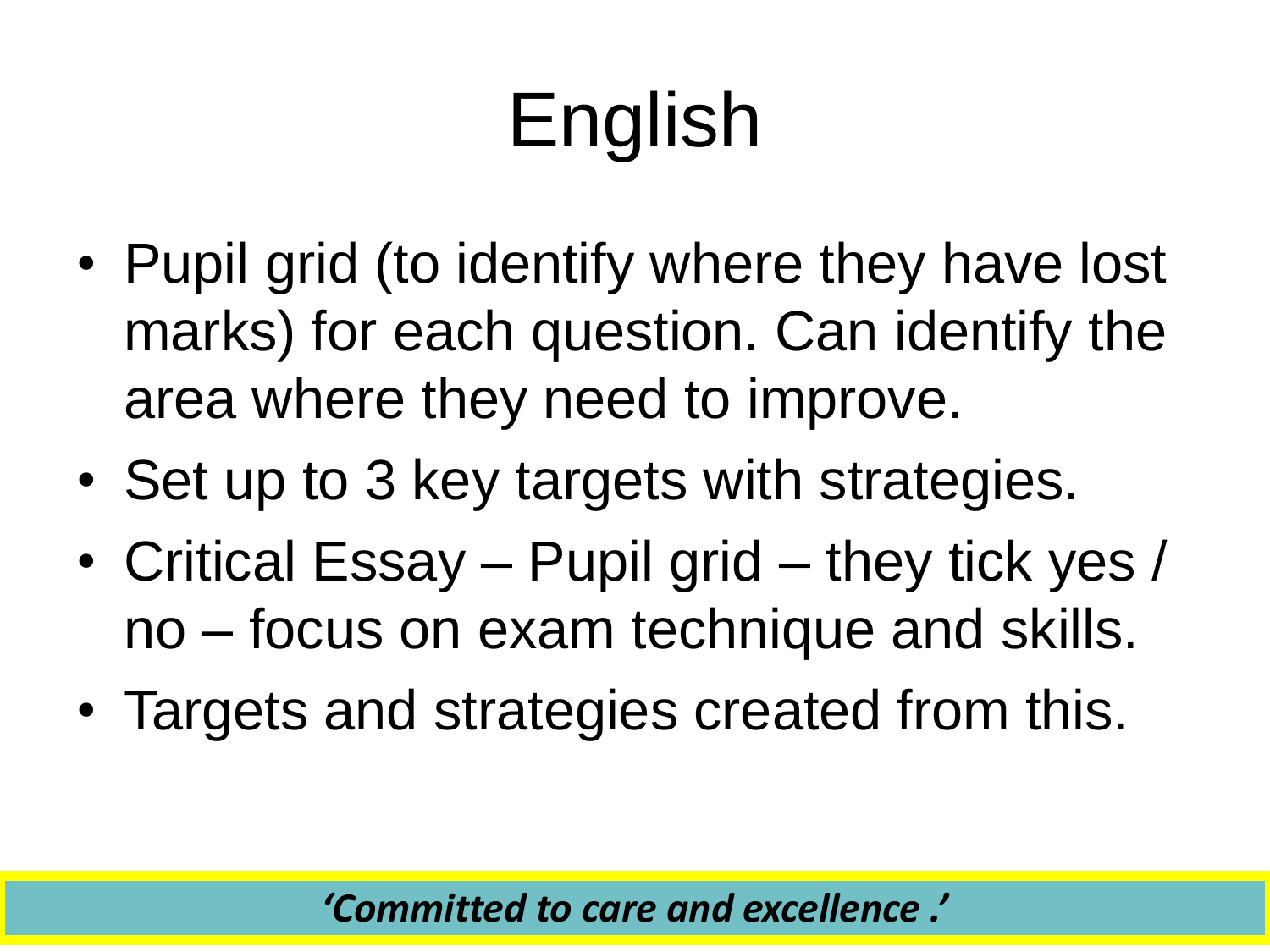# H&W

- Focus on key words and terms very important to develop pupil understanding.
- Rewrite answers after feedback.
- Model answer is shown to pupils sharing success criteria.
- No marks for homework comment only marking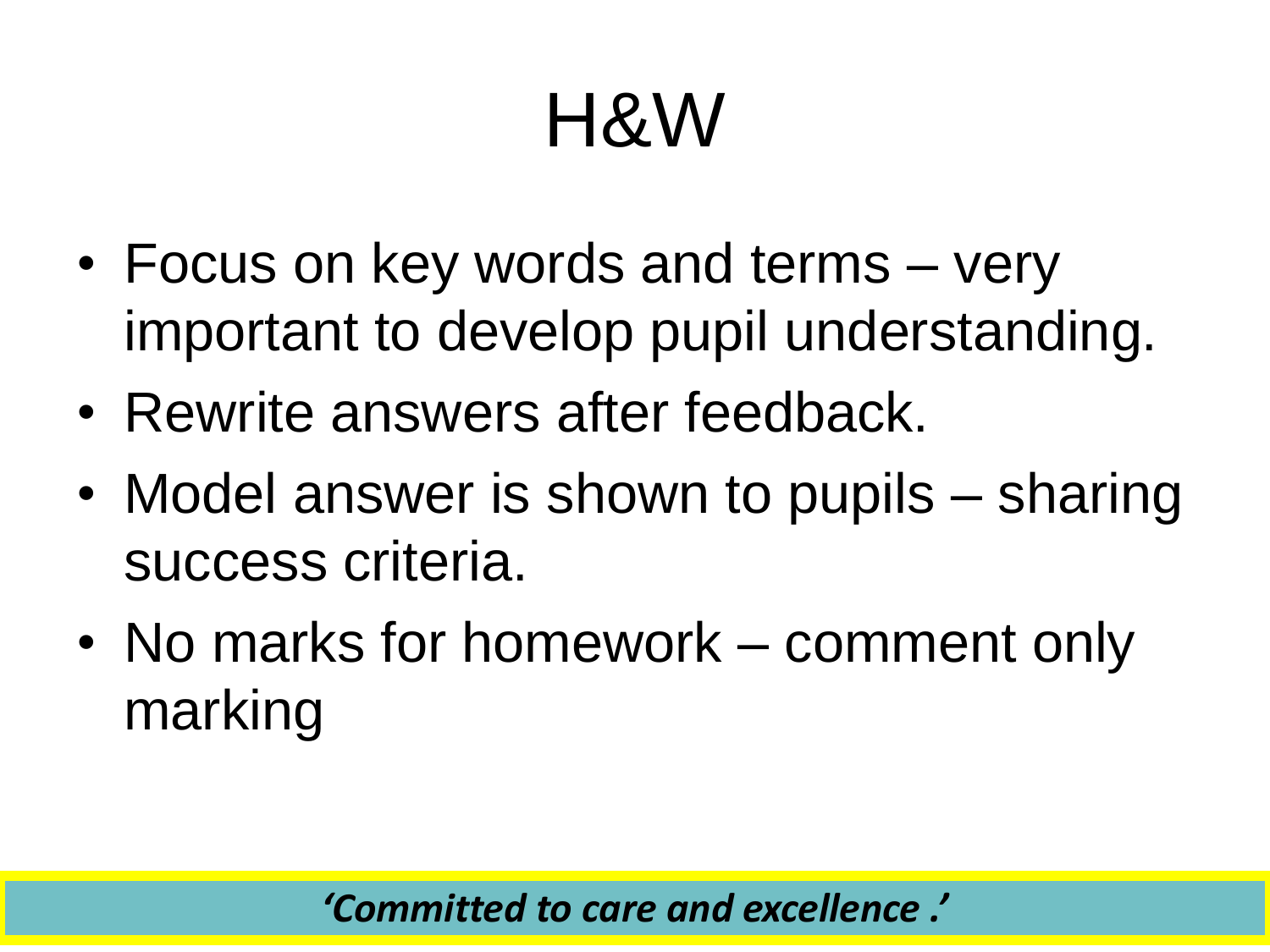### Languages

- Lot of one to one time
- Pupil aware of individual targets developed through conversations with teacher throughout the year.
- Comment feedback very important focus on key areas – get right before move on.
- Homework often links to exam style questions so pupils very used to this.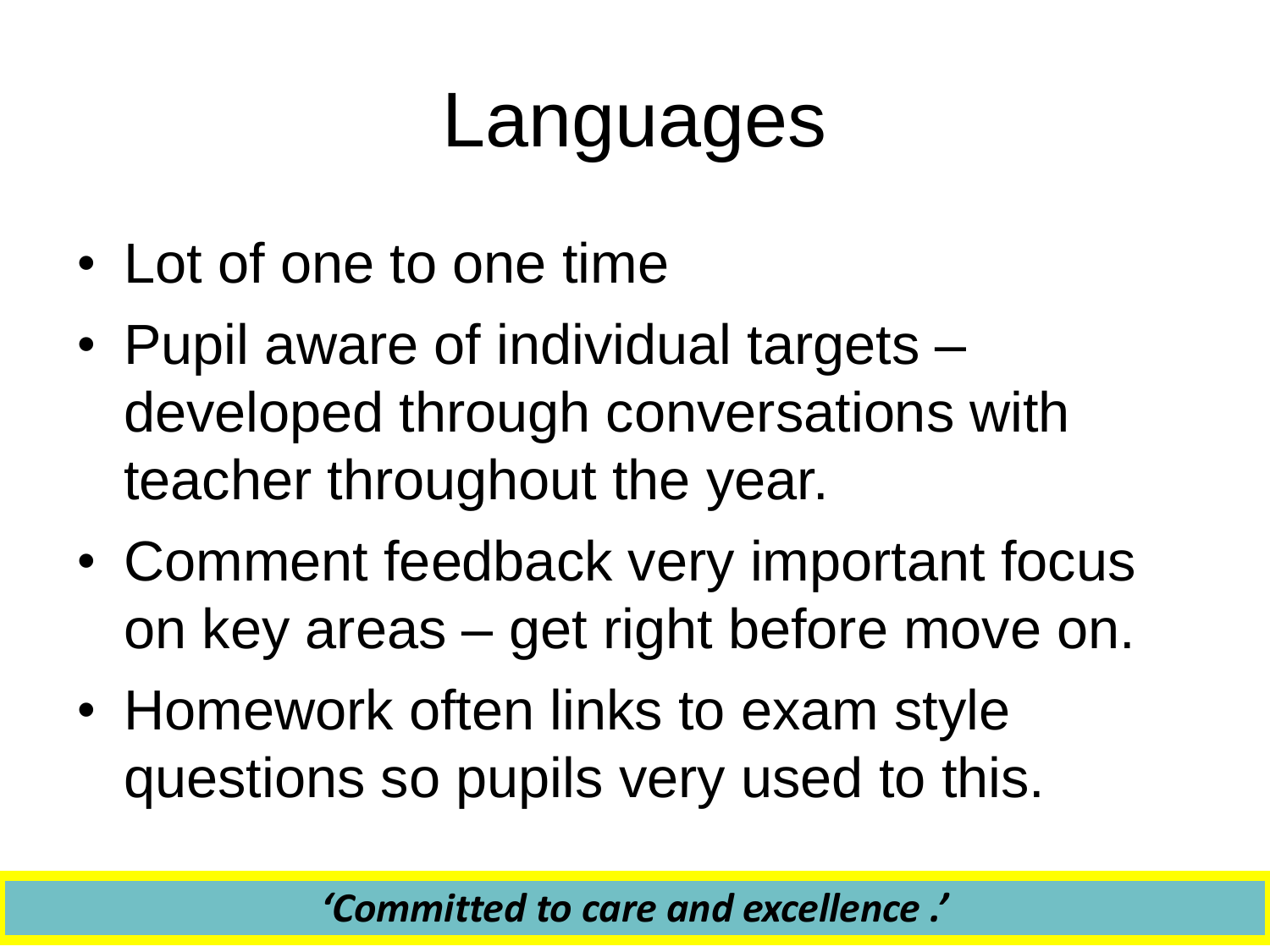# Maths

- Pupil scripts under projector peer marking for whole class – leads to discussions on what marks should have been awarded
- Think pair share co-operative learning. Creating opportunities for pupils to discuss.
- Focus on past paper questions as homework, starters and plenaries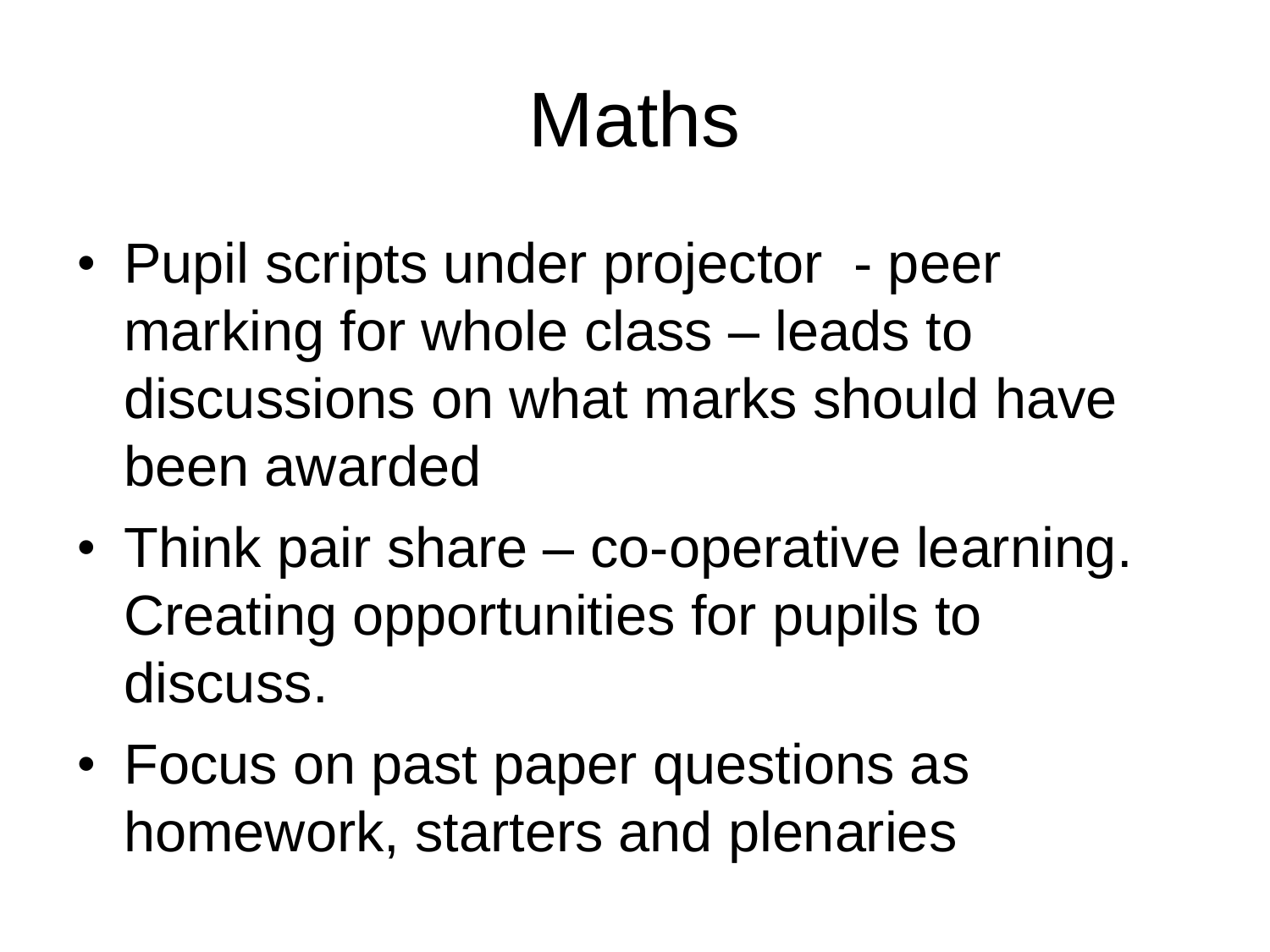# Social Subjects

- Each prelim question broken down into sub parts and pupils can traffic light.
- Breakdown into techniques fro ceratin questions – "have you…" used grid references….etc. yes / no
- S3 completed N4/5 assessment no pressure exam for pupils – feedback given to pupils on subject skills. Built confidence of pupils – they believed in themselves.